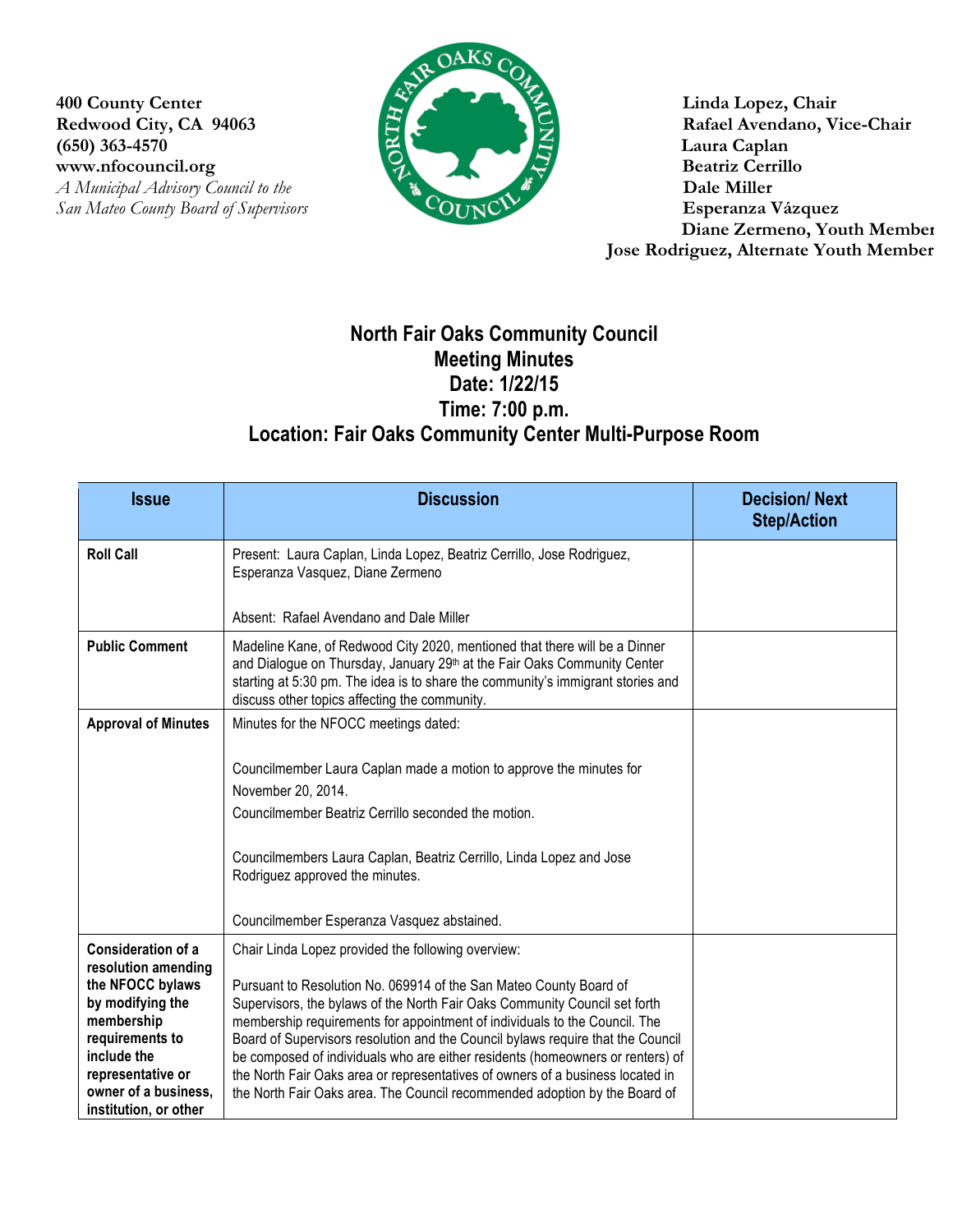| <b>Issue</b>                       | <b>Discussion</b>                                                                                                                                                                                                                                                                                                                                                                                                                                                                                                                                                          | <b>Decision/Next</b><br><b>Step/Action</b> |
|------------------------------------|----------------------------------------------------------------------------------------------------------------------------------------------------------------------------------------------------------------------------------------------------------------------------------------------------------------------------------------------------------------------------------------------------------------------------------------------------------------------------------------------------------------------------------------------------------------------------|--------------------------------------------|
| agency located in<br>the NFO area. | Supervisors of a Resolution amending the Council membership requirements<br>for the bylaws of North Fair Oaks Community Council to include institutions.                                                                                                                                                                                                                                                                                                                                                                                                                   |                                            |
|                                    | Councilmember Laura Caplan made a motion recommending the adoption of a<br>Resolution amending the Council membership requirements.                                                                                                                                                                                                                                                                                                                                                                                                                                        |                                            |
|                                    | Councilmember Beatriz Cerrillo seconded the motion.                                                                                                                                                                                                                                                                                                                                                                                                                                                                                                                        |                                            |
|                                    | Councilmembers Laura Caplan, Beatriz Cerrillo, Linda Lopez, Jose Rodriguez,<br>Esperanza Vazquez, and Diane Zermeno approved the recommendation.                                                                                                                                                                                                                                                                                                                                                                                                                           |                                            |
| <b>Supervisor's Report</b>         | Irving Torres, Legislative Aide to Supervisor Warren Slocum, reported the<br>following:                                                                                                                                                                                                                                                                                                                                                                                                                                                                                    |                                            |
|                                    | On Friday, December 19th, a special session of the Board of<br>Supervisors was held to officially declare a local state of emergency<br>due to December 2014 storms. This is the first step the County must<br>take to potentially recoup the cost of providing emergency repairs and<br>services from the state and FEMA (Federal Emergency Management<br>Agency). Without the declaration, the County cannot recover any of<br>the damages. The County submits the declaration which includes<br>losses suffered not only by the County but the affected cities as well. |                                            |
|                                    | If approved by the Governor, the County will be eligible to recover up<br>to \$3.8 million in damages. This estimate was tallied by the County's<br>Office of Emergency Services who responds and tracks all<br>emergencies throughout the county.                                                                                                                                                                                                                                                                                                                         |                                            |
|                                    | The Poet Laureate has launched a poetry campaign themed: Poetry<br>is Love. Poets of all ages are encouraged to submit up to 20 lines of<br>poetry! Poems will be shared throughout the month of February. To<br>submit your poem: Visit the San Mateo County Poet Laureate's<br>website at http://sanmateocountypoet.org/poetry-is/. For questions:<br>Contact Marci Dragun at 650-599-1021 or mdragun@smcgov.org                                                                                                                                                         |                                            |
|                                    | This morning, the County of San Mateo with help from dozens of<br>volunteers, fanned out across the Peninsula to help with the annual<br>One Day Homeless Count by surveying areas and tallying the number<br>of homeless people they observed on the streets, in vehicles, or in<br>makeshift shelters such as tarps and tents.                                                                                                                                                                                                                                           |                                            |
| <b>Sheriff's Report</b>            | Lt. Tim Reid gave a report to the Council for the month of December. Five<br>hundred (500) parking citations were issued for the month of December. Three<br>hundred (300) of those parking citation were street sweeping citations.                                                                                                                                                                                                                                                                                                                                       |                                            |
|                                    | Lt. Reid also mentioned that the total number of seven residential burglaries, six<br>auto burglaries, three domestic violence reports, 29 misdemeanor arrest and six<br>felony arrest. Lt. Reid mentioned that the number of felony arrests are going to<br>be lower than previous reports as a result of Prop 47.                                                                                                                                                                                                                                                        |                                            |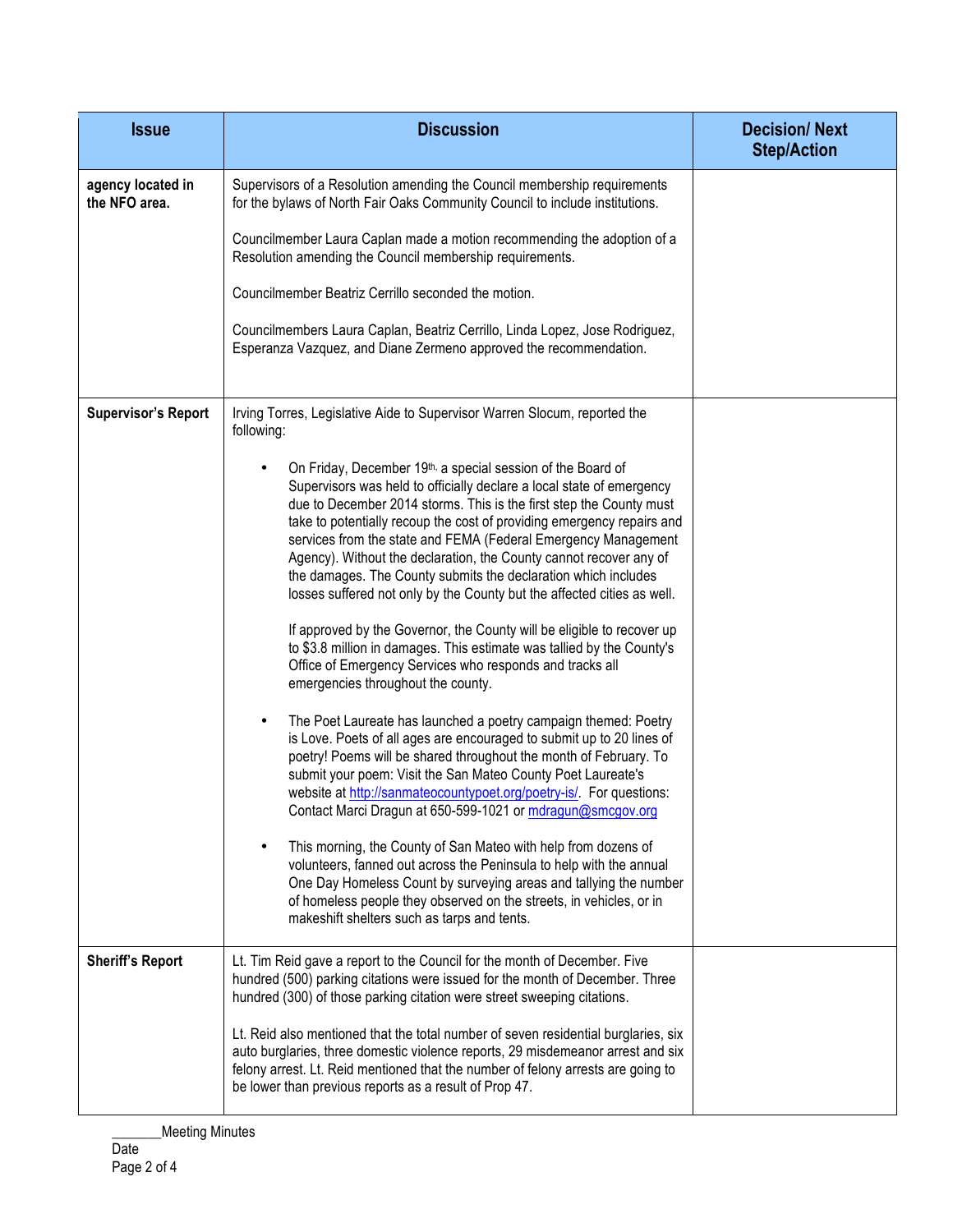| <b>Issue</b>                    | <b>Discussion</b>                                                                                                                                                                                                                                                                                                                                                                                      | <b>Decision/Next</b><br><b>Step/Action</b> |
|---------------------------------|--------------------------------------------------------------------------------------------------------------------------------------------------------------------------------------------------------------------------------------------------------------------------------------------------------------------------------------------------------------------------------------------------------|--------------------------------------------|
| Sheriff's Report -<br>continued | Chair Lopez asked if the parking citations were specifically located on Edison<br>Way. Lt. Reid stated that at this time the report doesn't provide that breakdown.<br>Chair Lopez asked about the scene on 4 <sup>th</sup> and Middlefield Road. Lt. Reid<br>mentioned that the Sheriff's were looking for a wanted parolee that had<br>escaped. The Sheriff's Office was able to capture the person. |                                            |
|                                 | Councilmember Beatriz Cerrillo asked where in North Fair Oaks are the<br>burglaries occurring. Lt. Reid mentioned that they might be occurring in the<br>Avenues but they are mostly spread out.                                                                                                                                                                                                       |                                            |
|                                 | Youth member Diane Zermeno asked where the Gypsy Hill Murderer was being<br>held. Lt. Reid stated that the suspect is being held in the County jail in Redwood<br>City.                                                                                                                                                                                                                                |                                            |
| <b>Code Enforcement</b>         | Ana Santiago, Code Enforcement, provided the following information:                                                                                                                                                                                                                                                                                                                                    |                                            |
|                                 | As of next week there will be a total of 102 cases open in North Fair<br>Oaks. These cases include targeted carport conversions, graffiti, and<br>others.                                                                                                                                                                                                                                              |                                            |
|                                 | Kate Foster is a dedicated, full-time resource for North Fair Oaks.                                                                                                                                                                                                                                                                                                                                    |                                            |
|                                 | Chair Lopez asked what the timeline is for dealing with illegal unit violations.<br>Ana mentioned that when a violation occurs, violators are sent a notice of the<br>violation and have 15 days to deal with Code Enforcement.                                                                                                                                                                        |                                            |
| <b>NFO Forward Report</b>       | Pat Brown, NFO Forward provided the following report:                                                                                                                                                                                                                                                                                                                                                  |                                            |
|                                 | She reminded everyone that next Tuesday evening (Jan. 27, 2015)<br>will be the first of the four quarterly meetings for 2015. The first<br>meeting will preview of the ideas and projects unfolding in North Fair<br>Oaks this year and gather input on the design of the NFO Entrance<br>Signs.                                                                                                       |                                            |
| <b>Council Member</b><br>Report | Alternate Youth Member Jose Rodriguez mentioned that this Saturday, the<br>North Fair Oaks Youth Initiative (NFOYI) will be conducting leadership<br>development for the Initiative participants.                                                                                                                                                                                                      |                                            |
|                                 | Youth Member Diane Zermeno mentioned that (NFOYI) will be setting up the<br>fourth annual OYE conference which will be held on May 16th.                                                                                                                                                                                                                                                               |                                            |
|                                 | Chair Lopez mentioned that residents from Selby Lane met with Public Works<br>to discuss their recommendations as the result of the proposed Waverly Place<br>Project. Overall the meeting went well and it's seem like there will be additional<br>actions that Public Works will be taking to satisfy neighborhood concerns.                                                                         |                                            |